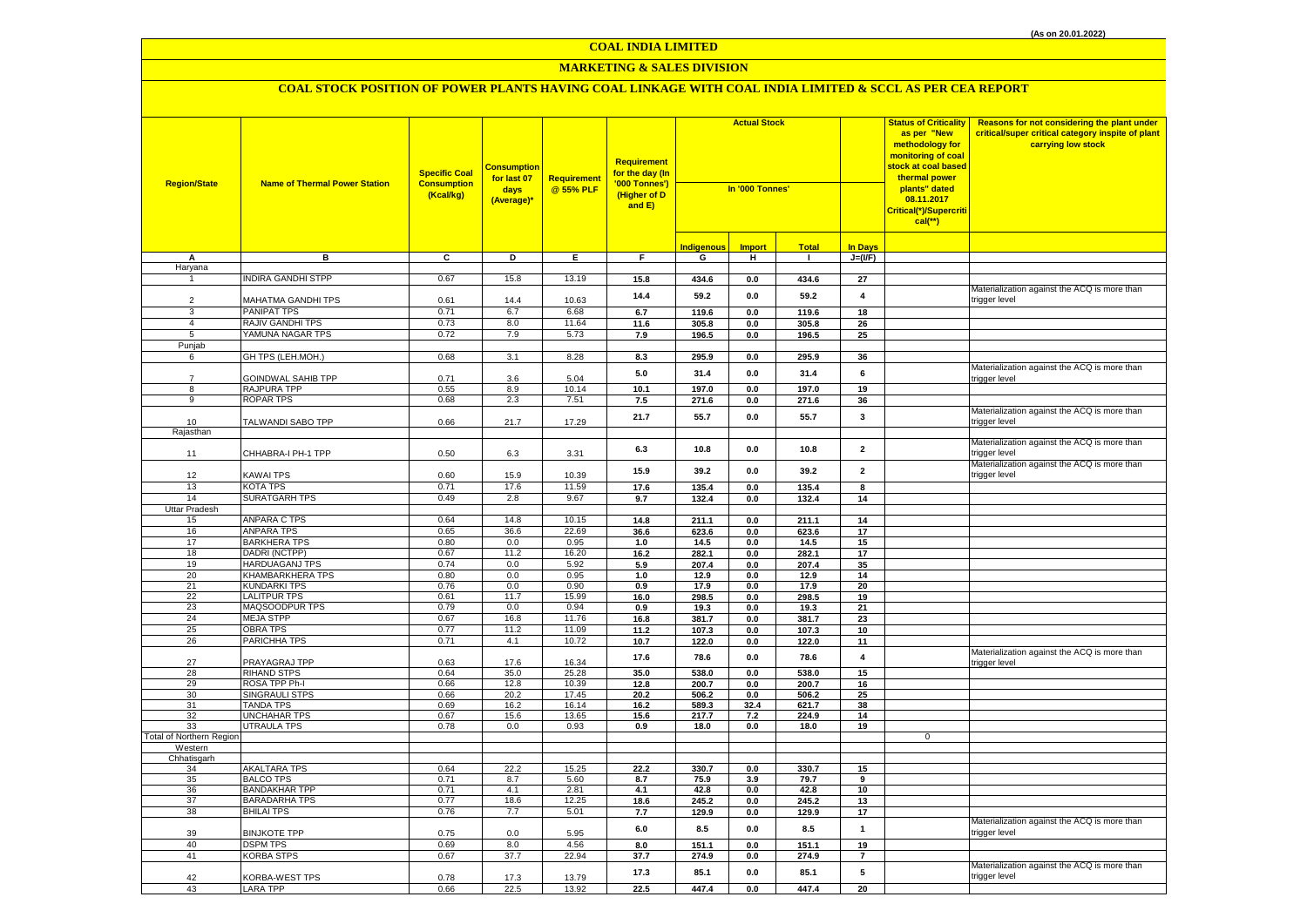#### **MARKETING & SALES DIVISION**

| <b>Region/State</b>            | <b>Name of Thermal Power Station</b>         | <b>Specific Coal</b><br><b>Consumption</b><br>(Kcal/kg) | <b>Consumption</b><br>for last 07<br>days<br>(Average)* | Requirement<br>@ 55% PLF | Requirement<br>f <mark>or the day (In</mark><br>'000 Tonnes')<br>(Higher of D<br>and E) | <b>Actual Stock</b><br>In '000 Tonnes' |               |                | <b>Status of Criticality</b><br>as per "New<br>methodology for<br>monitoring of coal<br><mark>stock at coal based</mark><br>thermal power<br>plants" dated<br>08.11.2017<br>Critical(*)/Supercriti<br>$cal$ (**) | Reasons for not considering the plant under<br>critical/super critical category inspite of plant<br>carrying low stock |                                                                     |
|--------------------------------|----------------------------------------------|---------------------------------------------------------|---------------------------------------------------------|--------------------------|-----------------------------------------------------------------------------------------|----------------------------------------|---------------|----------------|------------------------------------------------------------------------------------------------------------------------------------------------------------------------------------------------------------------|------------------------------------------------------------------------------------------------------------------------|---------------------------------------------------------------------|
|                                |                                              |                                                         |                                                         |                          |                                                                                         | <b>Indigenous</b>                      | <b>Import</b> | <b>Total</b>   | <b>In Days</b>                                                                                                                                                                                                   |                                                                                                                        |                                                                     |
| А                              | в                                            | $\overline{c}$                                          | Þ                                                       | E                        | $\overline{F}$                                                                          | G                                      | н             | $\blacksquare$ | $J=(VF)$                                                                                                                                                                                                         |                                                                                                                        |                                                                     |
| 44                             | <b>NAWAPARA TPP</b>                          | 0.79                                                    | 0.0                                                     | 6.28                     | 6.3                                                                                     | 23.2                                   | 0.0           | 23.2           | 4                                                                                                                                                                                                                |                                                                                                                        | Materialization against the ACQ is more than<br>rigger level        |
| 45                             | PATHADI TPP                                  | 0.65                                                    | 9.3                                                     | 5.18                     | 9.3                                                                                     | 134.4                                  | 0.0           | 134.4          | 14                                                                                                                                                                                                               |                                                                                                                        |                                                                     |
| 46                             | <b>SIPAT STPS</b>                            | 0.68                                                    | 34.9                                                    | 26.62                    | 34.9                                                                                    | 569.8                                  | 0.3           | 570.1          | 16                                                                                                                                                                                                               |                                                                                                                        |                                                                     |
| 47                             | <b>TAMNAR TPP</b>                            | 0.84                                                    | 22.7                                                    | $26.\overline{52}$       | 26.5                                                                                    | 249.4                                  | 0.0           | 249.4          | 9                                                                                                                                                                                                                |                                                                                                                        |                                                                     |
| 48<br>Gujarat                  | UCHPINDA TPP                                 | 0.75                                                    | 21.3                                                    | 14.22                    | 21.3                                                                                    | 33.8                                   | 0.0           | 33.8           | $\overline{2}$                                                                                                                                                                                                   |                                                                                                                        | Materialization against the ACQ is more than<br>trigger level       |
| 49                             | <b>GANDHI NAGAR TPS</b>                      | 0.69                                                    | 7.4                                                     | 5.71                     | 7.4                                                                                     | 85.4                                   | 0.0           | 85.4           | 12                                                                                                                                                                                                               |                                                                                                                        |                                                                     |
| 50                             | SABARMATI (D-F STATIONS)                     | 0.57                                                    | 4.0                                                     | 2.74                     | 4.0                                                                                     | 8.0                                    | 85.0          | 93.0           | 8                                                                                                                                                                                                                |                                                                                                                        | Materialization against the ACQ is more than<br>trigger level       |
| 51                             | UKAI TPS                                     | 0.67                                                    | 9.7                                                     | 9.85                     | 9.8                                                                                     | 81.3                                   | 0.0           | 81.3           | 8                                                                                                                                                                                                                |                                                                                                                        | Materialization against the ACQ is more than<br>rigger level:       |
| 52                             | <b>WANAKBORI TPS</b>                         | 0.67                                                    | 22.3                                                    | 20.22                    | 22.3                                                                                    | 45.1                                   | 0.0           | 45.1           | $\overline{\mathbf{2}}$                                                                                                                                                                                          |                                                                                                                        | Materialization against the ACQ is more than<br>trigger level       |
| Madhya Pradesh                 |                                              |                                                         |                                                         |                          |                                                                                         |                                        |               |                |                                                                                                                                                                                                                  |                                                                                                                        |                                                                     |
| 53                             | <b>AMARKANTAK EXT TPS</b>                    | 0.65                                                    | 3.2                                                     | 1.80                     | 3.2                                                                                     | 14.9                                   | 0.0           | 14.9           | 5                                                                                                                                                                                                                |                                                                                                                        |                                                                     |
| 54                             | <b>ANUPPUR TPP</b>                           | 0.65                                                    | 15.1                                                    | 10.31                    | 15.1                                                                                    | 243.0                                  | 0.0           | 243.0          | 16                                                                                                                                                                                                               |                                                                                                                        |                                                                     |
| 55                             | <b>BINA TPS</b>                              | 0.74                                                    | 3.4                                                     | 4.88                     | 4.9                                                                                     | 54.5                                   | 0.0           | 54.5           | 11                                                                                                                                                                                                               |                                                                                                                        |                                                                     |
| 56<br>57                       | <b>GADARWARA TPP</b><br><b>KHARGONE STPP</b> | 0.66<br>0.60                                            | 9.8<br>13.5                                             | 13.93<br>10.45           | 13.9<br>13.5                                                                            | 279.5<br>137.4                         | 34.5<br>0.0   | 314.0<br>137.4 | 23<br>10                                                                                                                                                                                                         |                                                                                                                        |                                                                     |
| 58                             | <b>SANJAY GANDHI TPS</b>                     | 0.82                                                    | 15.1                                                    | 14.57                    | 15.1                                                                                    | 99.6                                   | 0.0           | 99.6           | $\overline{7}$                                                                                                                                                                                                   |                                                                                                                        | Non payment of dues                                                 |
| 59                             | <b>SATPURA TPS</b>                           | 0.67                                                    | 5.3                                                     | 11.79                    | 11.8                                                                                    | 66.7                                   | 0.0           | 66.7           | $6\overline{6}$                                                                                                                                                                                                  |                                                                                                                        | Non Payment of Dues                                                 |
| 60                             | <b>SEIONI TPP</b>                            | 0.64                                                    | 6.8                                                     | 5.06                     | 6.8                                                                                     | 177.5                                  | 0.0           | 177.5          | 26                                                                                                                                                                                                               |                                                                                                                        |                                                                     |
| 61                             | SHREE SINGAJI TPP                            | 0.71                                                    | 24.5                                                    | 23.50                    | 24.5                                                                                    | 206.4                                  | 0.0           | 206.4          | 8                                                                                                                                                                                                                |                                                                                                                        | Non payment of dues                                                 |
| 62                             | <b>VINDHYACHAL STPS</b>                      | 0.69                                                    | 63.6                                                    | 43.60                    | 63.6                                                                                    | 1215.7                                 | $0.0\,$       | 1215.7         | 19                                                                                                                                                                                                               |                                                                                                                        |                                                                     |
| Maharashtra                    |                                              |                                                         |                                                         |                          |                                                                                         |                                        |               |                |                                                                                                                                                                                                                  |                                                                                                                        |                                                                     |
| 63                             | <b>AMRAVATI TPS</b>                          | 0.62                                                    | 17.5                                                    | 11.07                    | 17.5                                                                                    | 33.2                                   | 0.0           | 33.2           | $\overline{\mathbf{2}}$                                                                                                                                                                                          |                                                                                                                        | Materialization against the ACQ is more than<br>rigger level:       |
| 64                             | <b>BHUSAWAL TPS</b>                          | 0.72                                                    | 11.1                                                    | 11.44                    | 11.4                                                                                    | 31.5                                   | $0.0\,$       | 31.5           | 3                                                                                                                                                                                                                |                                                                                                                        | Non payment of dues                                                 |
| 65                             | <b>BUTIBORI TPP</b>                          | 0.67                                                    | 0.0                                                     | 5.31                     | 5.3                                                                                     | 59.7                                   | 0.0           | 59.7           | 11                                                                                                                                                                                                               |                                                                                                                        |                                                                     |
| 66                             | CHANDRAPUR (MAHARASHTRA) STPS                | 0.78                                                    | 33.7                                                    | 30.17                    | 33.7                                                                                    | 56.9                                   | 0.0           | 56.9           | $\overline{2}$                                                                                                                                                                                                   |                                                                                                                        | Non payment of dues<br>Materialization against the ACQ is more than |
| 67                             | DAHANU TPS                                   | 0.62                                                    | 4.9                                                     | 4.09                     | 4.9                                                                                     | 6.4                                    | 0.0           | 6.4            | $\mathbf{1}$                                                                                                                                                                                                     |                                                                                                                        | trigger level<br>Materialization against the ACQ is more than       |
| 68                             | DHARIWAL TPP                                 | 0.67                                                    | 7.2                                                     | 5.34                     | $7.2$                                                                                   | 34.3                                   | 0.0           | 34.3           | 5                                                                                                                                                                                                                |                                                                                                                        | trigger level<br>Materialization against the ACQ is more than       |
| 69                             | <b>GMR WARORA TPS</b>                        | 0.67                                                    | 8.2                                                     | 5.29                     | 8.2                                                                                     | 1.3                                    | 0.0           | 1.3            | $\mathbf 0$                                                                                                                                                                                                      |                                                                                                                        | trigger level                                                       |
| 70                             | <b>KHAPARKHEDA TPS</b>                       | 0.89                                                    | 13.7                                                    | 15.72                    | 15.7                                                                                    | 260.0                                  | 0.0           | 260.0          | 17                                                                                                                                                                                                               |                                                                                                                        |                                                                     |
| 71                             | <b>KORADI TPS</b>                            | 0.76                                                    | 30.8                                                    | 22.08                    | 30.8                                                                                    | 216.4                                  | $0.0\,$       | 216.4          | $\overline{7}$                                                                                                                                                                                                   |                                                                                                                        |                                                                     |
| 72                             | <b>MAUDA TPS</b>                             | 0.70                                                    | 25.4                                                    | 21.29                    | 25.4                                                                                    | 562.9                                  | 20.1          | 583.0          | 23                                                                                                                                                                                                               |                                                                                                                        |                                                                     |
| 73                             | <b>NASIK TPS</b>                             | 0.81                                                    | 4.9                                                     | 6.72                     | 6.7                                                                                     | 3.9                                    | 0.0           | 3.9            | $\mathbf 1$                                                                                                                                                                                                      |                                                                                                                        | Non payment of dues                                                 |
| 74<br>75                       | <b>PARAS TPS</b><br><b>PARLITPS</b>          | 0.74<br>0.67                                            | 5.6<br>8.3                                              | 4.90<br>6.65             | 5.6                                                                                     | 14.9                                   | 0.0           | 14.9           | 3                                                                                                                                                                                                                |                                                                                                                        | Non payment of dues<br>Non payment of dues                          |
| 76                             | <b>SOLAPUR STPS</b>                          | 0.56                                                    | 3.9                                                     | 9.73                     | 8.3<br>9.7                                                                              | 27.2<br>165.0                          | 0.0<br>20.3   | 27.2<br>185.3  | 3<br>19                                                                                                                                                                                                          |                                                                                                                        |                                                                     |
| 77                             | <b>TIRORA TPS</b>                            | 0.66                                                    | 44.8                                                    | 28.73                    | 44.8                                                                                    | 265.4                                  | 0.0           | 265.4          | 6                                                                                                                                                                                                                |                                                                                                                        |                                                                     |
| 78                             | WARDHA WARORA TPP                            | 0.66                                                    | 4.4                                                     | 4.71                     | 4.7                                                                                     | 76.5                                   | 0.0           | 76.5           | 16                                                                                                                                                                                                               |                                                                                                                        |                                                                     |
| <b>Total of Western Region</b> |                                              |                                                         |                                                         |                          |                                                                                         |                                        |               |                |                                                                                                                                                                                                                  | $\mathbf 0$                                                                                                            |                                                                     |
| Southern                       |                                              |                                                         |                                                         |                          |                                                                                         |                                        |               |                |                                                                                                                                                                                                                  |                                                                                                                        |                                                                     |
| Andhra Pradesh                 |                                              |                                                         |                                                         |                          |                                                                                         |                                        |               |                |                                                                                                                                                                                                                  |                                                                                                                        |                                                                     |
| 79                             | DAMODARAM SANJEEVAIAH TPS                    | 0.66                                                    | 15.3                                                    | 13.85                    | 15.3                                                                                    | 106.0                                  | 0.0           | 106.0          | $\overline{7}$                                                                                                                                                                                                   |                                                                                                                        | Materialization against the ACQ is more than<br>trigger level       |
| 80                             | Dr. N.TATA RAO TPS                           | 0.77                                                    | 23.6                                                    | 17.90                    | 23.6                                                                                    | 179.4                                  | 0.0           | 179.4          | 8                                                                                                                                                                                                                |                                                                                                                        | Materialization against the ACQ is more than                        |
| 81                             | PAINAMPURAM TPP                              | 0.59                                                    | 17.2                                                    | 10.21                    | 17.2                                                                                    | 47.2                                   | 120.3         | 167.5          | 10                                                                                                                                                                                                               |                                                                                                                        | rigger level                                                        |
| 82                             | RAYALASEEMA TPS                              | 0.76                                                    | 13.6                                                    | 16.60                    | 16.6                                                                                    | 33.7                                   | 0.0           | 33.7           | $\mathbf 2$                                                                                                                                                                                                      |                                                                                                                        | Materialization against the ACQ is more than<br>trigger level       |
| 83                             | <b>SIMHADRI</b>                              | 0.78                                                    | 28.0                                                    | 20.54                    | 28.0                                                                                    | 278.9                                  | 0.0           | 278.9          | 10                                                                                                                                                                                                               |                                                                                                                        |                                                                     |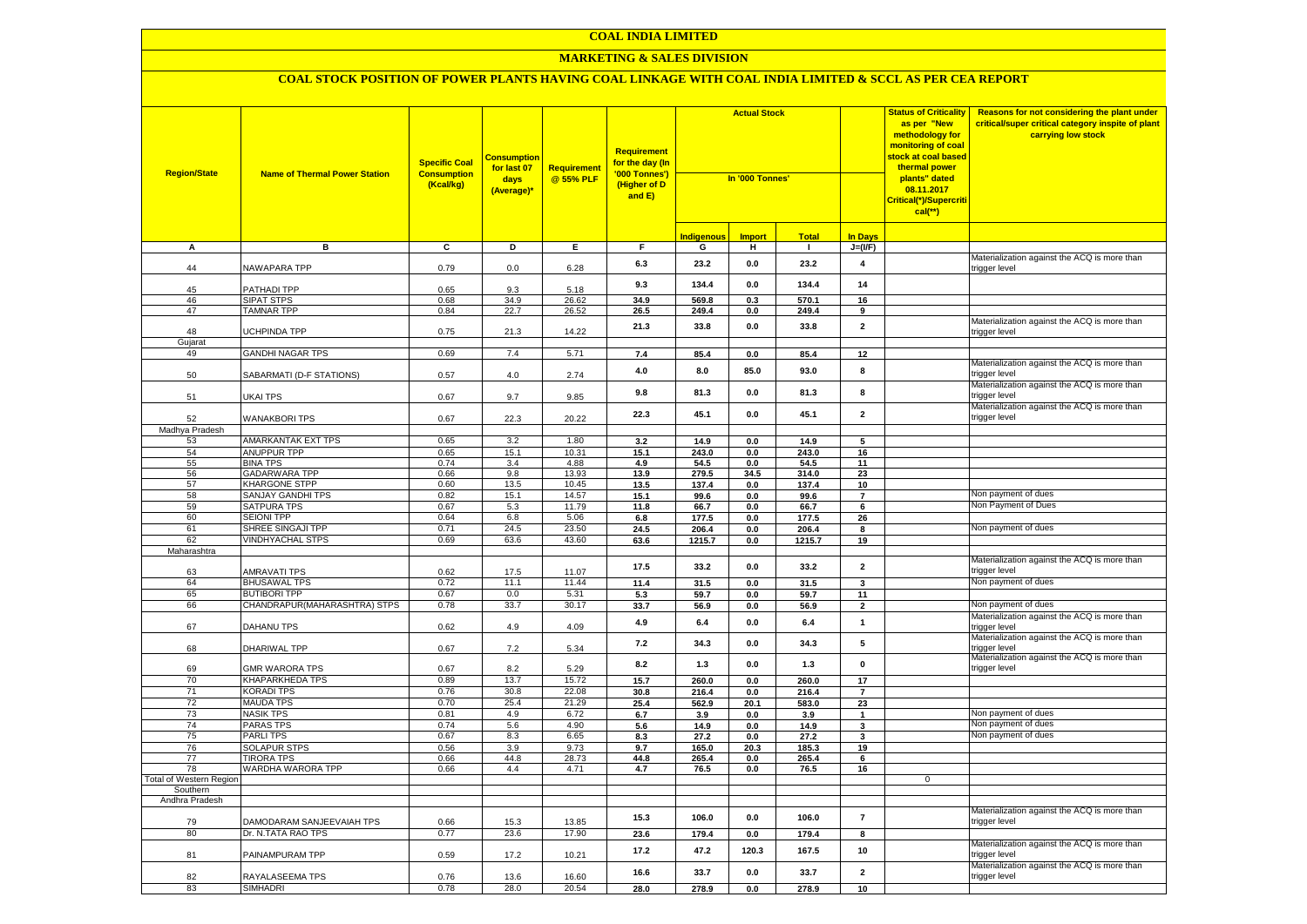#### **MARKETING & SALES DIVISION**

| <b>Indigenous</b><br><b>Import</b><br><b>Total</b><br>In Days<br>в<br>$\overline{c}$<br>Þ<br>E<br>F<br>G<br>Ŧ<br>$J=(VF)$<br>А<br>$\mathbf{I}$<br>84<br><b>SGPL TPP</b><br>0.53<br>9.5<br>9.26<br>153.4<br>9.5<br>22.5<br>130.9<br>16<br><b>VIZAG TPP</b><br>9.20<br>152.3<br>17<br>85<br>0.67<br>$0.0\,$<br>$0.0\,$<br>152.3<br>9.2<br>Karnataka<br>14.2<br>15.6<br>0.0<br>15.6<br>$\mathbf{1}$<br><b>BELLARY TPS</b><br>0.63<br>14.23<br>86<br>6.5<br>rigger level:<br>19.9<br>132.9<br>6.5<br>139.5<br>$\overline{7}$<br>trigger level<br>87<br>KUDGI STPP<br>0.63<br>19.90<br>14.8<br>22.1<br>137.9<br>0.0<br>137.9<br>6<br>88<br>RAICHUR TPS<br>0.66<br>22.1<br>14.98<br>rigger level<br>16.1<br>18.9<br>18.9<br>0.0<br>$\mathbf{1}$<br>YERMARUS TPP<br>0.62<br>13.09<br>89<br>16.1<br>trigger level<br><b>Tamil Nadu</b><br>3<br>14.8<br>47.6<br>0.0<br>47.6<br>trigger level<br><b>METTUR TPS</b><br>8.98<br>90<br>0.81<br>14.8<br>91<br><b>METTUR TPS - II</b><br>0.78<br>6.0<br>6.16<br>6.2<br>61.5<br>0.0<br>61.5<br>10<br>92<br><b>NORTH CHENNAI TPS</b><br>0.82<br>19.0<br>19.78<br>19.8<br>224.8<br>$0.0\,$<br>224.8<br>11<br><b>TUTICORIN TPS</b><br>93<br>0.96<br>12.2<br>13.31<br>13.3<br>201.9<br>0.0<br>201.9<br>15<br>14.3<br>108.9<br>0.0<br>108.9<br>8<br>rigger level<br><b>VALLUR TPP</b><br>0.72<br>14.0<br>14.26<br>94<br>Telangana<br>5<br>11.4<br>62.2<br>0.0<br>62.2 |                                              |
|--------------------------------------------------------------------------------------------------------------------------------------------------------------------------------------------------------------------------------------------------------------------------------------------------------------------------------------------------------------------------------------------------------------------------------------------------------------------------------------------------------------------------------------------------------------------------------------------------------------------------------------------------------------------------------------------------------------------------------------------------------------------------------------------------------------------------------------------------------------------------------------------------------------------------------------------------------------------------------------------------------------------------------------------------------------------------------------------------------------------------------------------------------------------------------------------------------------------------------------------------------------------------------------------------------------------------------------------------------------------------------------------------|----------------------------------------------|
|                                                                                                                                                                                                                                                                                                                                                                                                                                                                                                                                                                                                                                                                                                                                                                                                                                                                                                                                                                                                                                                                                                                                                                                                                                                                                                                                                                                                  |                                              |
|                                                                                                                                                                                                                                                                                                                                                                                                                                                                                                                                                                                                                                                                                                                                                                                                                                                                                                                                                                                                                                                                                                                                                                                                                                                                                                                                                                                                  |                                              |
|                                                                                                                                                                                                                                                                                                                                                                                                                                                                                                                                                                                                                                                                                                                                                                                                                                                                                                                                                                                                                                                                                                                                                                                                                                                                                                                                                                                                  |                                              |
|                                                                                                                                                                                                                                                                                                                                                                                                                                                                                                                                                                                                                                                                                                                                                                                                                                                                                                                                                                                                                                                                                                                                                                                                                                                                                                                                                                                                  |                                              |
|                                                                                                                                                                                                                                                                                                                                                                                                                                                                                                                                                                                                                                                                                                                                                                                                                                                                                                                                                                                                                                                                                                                                                                                                                                                                                                                                                                                                  |                                              |
|                                                                                                                                                                                                                                                                                                                                                                                                                                                                                                                                                                                                                                                                                                                                                                                                                                                                                                                                                                                                                                                                                                                                                                                                                                                                                                                                                                                                  | Materialization against the ACQ is more than |
|                                                                                                                                                                                                                                                                                                                                                                                                                                                                                                                                                                                                                                                                                                                                                                                                                                                                                                                                                                                                                                                                                                                                                                                                                                                                                                                                                                                                  | Materialization against the ACQ is more than |
|                                                                                                                                                                                                                                                                                                                                                                                                                                                                                                                                                                                                                                                                                                                                                                                                                                                                                                                                                                                                                                                                                                                                                                                                                                                                                                                                                                                                  | Materialization against the ACQ is more than |
|                                                                                                                                                                                                                                                                                                                                                                                                                                                                                                                                                                                                                                                                                                                                                                                                                                                                                                                                                                                                                                                                                                                                                                                                                                                                                                                                                                                                  | Materialization against the ACQ is more than |
|                                                                                                                                                                                                                                                                                                                                                                                                                                                                                                                                                                                                                                                                                                                                                                                                                                                                                                                                                                                                                                                                                                                                                                                                                                                                                                                                                                                                  |                                              |
|                                                                                                                                                                                                                                                                                                                                                                                                                                                                                                                                                                                                                                                                                                                                                                                                                                                                                                                                                                                                                                                                                                                                                                                                                                                                                                                                                                                                  | Materialization against the ACQ is more than |
|                                                                                                                                                                                                                                                                                                                                                                                                                                                                                                                                                                                                                                                                                                                                                                                                                                                                                                                                                                                                                                                                                                                                                                                                                                                                                                                                                                                                  |                                              |
|                                                                                                                                                                                                                                                                                                                                                                                                                                                                                                                                                                                                                                                                                                                                                                                                                                                                                                                                                                                                                                                                                                                                                                                                                                                                                                                                                                                                  |                                              |
|                                                                                                                                                                                                                                                                                                                                                                                                                                                                                                                                                                                                                                                                                                                                                                                                                                                                                                                                                                                                                                                                                                                                                                                                                                                                                                                                                                                                  |                                              |
|                                                                                                                                                                                                                                                                                                                                                                                                                                                                                                                                                                                                                                                                                                                                                                                                                                                                                                                                                                                                                                                                                                                                                                                                                                                                                                                                                                                                  | Materialization against the ACQ is more than |
|                                                                                                                                                                                                                                                                                                                                                                                                                                                                                                                                                                                                                                                                                                                                                                                                                                                                                                                                                                                                                                                                                                                                                                                                                                                                                                                                                                                                  |                                              |
|                                                                                                                                                                                                                                                                                                                                                                                                                                                                                                                                                                                                                                                                                                                                                                                                                                                                                                                                                                                                                                                                                                                                                                                                                                                                                                                                                                                                  |                                              |
| <b>BHADRADRITPP</b><br>95<br>11.4                                                                                                                                                                                                                                                                                                                                                                                                                                                                                                                                                                                                                                                                                                                                                                                                                                                                                                                                                                                                                                                                                                                                                                                                                                                                                                                                                                | Materialization against the ACQ is more than |
| 7.37<br>0.69<br>rigger level<br>96<br>KAKATIYA TPS<br>0.57<br>12.7<br>8.33<br>12.7<br>248.2<br>0.0<br>248.2<br>19                                                                                                                                                                                                                                                                                                                                                                                                                                                                                                                                                                                                                                                                                                                                                                                                                                                                                                                                                                                                                                                                                                                                                                                                                                                                                |                                              |
| 97<br>KOTHAGUDEM TPS (NEW)<br>0.64<br>7.8<br>8.46<br>8.5<br>129.7<br>0.0<br>129.7<br>15                                                                                                                                                                                                                                                                                                                                                                                                                                                                                                                                                                                                                                                                                                                                                                                                                                                                                                                                                                                                                                                                                                                                                                                                                                                                                                          |                                              |
| 98<br>KOTHAGUDEM TPS (STAGE-7)<br>0.50<br>$0.0\,$<br>5.23<br>5.2<br>162.5<br>$0.0\,$<br>162.5<br>31                                                                                                                                                                                                                                                                                                                                                                                                                                                                                                                                                                                                                                                                                                                                                                                                                                                                                                                                                                                                                                                                                                                                                                                                                                                                                              |                                              |
| 99<br>RAMAGUNDEM STPS<br>0.62<br>30.4<br>21.33<br>30.4<br>449.5<br>$0.0\,$<br>449.5<br>15                                                                                                                                                                                                                                                                                                                                                                                                                                                                                                                                                                                                                                                                                                                                                                                                                                                                                                                                                                                                                                                                                                                                                                                                                                                                                                        |                                              |
| 100<br>RAMAGUNDEM-B TPS<br>0.77<br>$0.5\,$<br>0.64<br>0.6<br>13.6<br>$0.0\,$<br>13.6<br>21                                                                                                                                                                                                                                                                                                                                                                                                                                                                                                                                                                                                                                                                                                                                                                                                                                                                                                                                                                                                                                                                                                                                                                                                                                                                                                       |                                              |
| SINGARENI TPP<br>101<br>0.58<br>14.0<br>9.12<br>14.0<br>120.8<br>120.8<br>0.0<br>9                                                                                                                                                                                                                                                                                                                                                                                                                                                                                                                                                                                                                                                                                                                                                                                                                                                                                                                                                                                                                                                                                                                                                                                                                                                                                                               |                                              |
| <b>Total of Southern Region</b><br>$\mathbf{0}$                                                                                                                                                                                                                                                                                                                                                                                                                                                                                                                                                                                                                                                                                                                                                                                                                                                                                                                                                                                                                                                                                                                                                                                                                                                                                                                                                  |                                              |
| Eastern                                                                                                                                                                                                                                                                                                                                                                                                                                                                                                                                                                                                                                                                                                                                                                                                                                                                                                                                                                                                                                                                                                                                                                                                                                                                                                                                                                                          |                                              |
| Bihar                                                                                                                                                                                                                                                                                                                                                                                                                                                                                                                                                                                                                                                                                                                                                                                                                                                                                                                                                                                                                                                                                                                                                                                                                                                                                                                                                                                            |                                              |
| 102<br><b>BARAUNI TPS</b><br>0.63<br>6.3<br>5.90<br>83.3<br>0.0<br>83.3<br>13<br>6.3<br>103<br><b>BARHI</b><br>0.67<br>7.0<br>5.84<br>13<br>7.0<br>90.6<br>0.0<br>90.6                                                                                                                                                                                                                                                                                                                                                                                                                                                                                                                                                                                                                                                                                                                                                                                                                                                                                                                                                                                                                                                                                                                                                                                                                           |                                              |
| <b>BARH II</b><br>14.1<br>11.67<br>104<br>0.67<br>14.1<br>181.1<br>181.1<br>13<br>0.0                                                                                                                                                                                                                                                                                                                                                                                                                                                                                                                                                                                                                                                                                                                                                                                                                                                                                                                                                                                                                                                                                                                                                                                                                                                                                                            |                                              |
| 32.0<br>108.0<br>0.0<br>108.0<br>3<br>KAHALGAON TPS<br>rigger level<br>105<br>0.80<br>32.0<br>24.62                                                                                                                                                                                                                                                                                                                                                                                                                                                                                                                                                                                                                                                                                                                                                                                                                                                                                                                                                                                                                                                                                                                                                                                                                                                                                              | Materialization against the ACQ is more than |
| 8<br>6.2<br>46.8<br>0.0<br>46.8                                                                                                                                                                                                                                                                                                                                                                                                                                                                                                                                                                                                                                                                                                                                                                                                                                                                                                                                                                                                                                                                                                                                                                                                                                                                                                                                                                  | Materialization against the ACQ is more than |
| trigger level<br>106<br>MUZAFFARPUR TPS<br>0.77<br>4.9<br>6.18                                                                                                                                                                                                                                                                                                                                                                                                                                                                                                                                                                                                                                                                                                                                                                                                                                                                                                                                                                                                                                                                                                                                                                                                                                                                                                                                   |                                              |
| 107<br><b>NABINAGAR STPP</b><br>9.9<br>0.58<br>10.14<br>10.1<br>320.2<br>$\mathbf{0.0}$<br>320.2<br>32                                                                                                                                                                                                                                                                                                                                                                                                                                                                                                                                                                                                                                                                                                                                                                                                                                                                                                                                                                                                                                                                                                                                                                                                                                                                                           |                                              |
| 13.7<br>50.2<br>$0.0\,$<br>50.2<br>$\overline{\mathbf{4}}$<br>trigger level<br>NABINAGAR TPP<br>0.69<br>9.06<br>108<br>13.7                                                                                                                                                                                                                                                                                                                                                                                                                                                                                                                                                                                                                                                                                                                                                                                                                                                                                                                                                                                                                                                                                                                                                                                                                                                                      | Materialization against the ACQ is more than |
| Jharkhand                                                                                                                                                                                                                                                                                                                                                                                                                                                                                                                                                                                                                                                                                                                                                                                                                                                                                                                                                                                                                                                                                                                                                                                                                                                                                                                                                                                        |                                              |
| 109<br><b>BOKARO TPS `A` EXP</b><br>0.57<br>5.5<br>3.78<br>5.5<br>120.3<br>0.0<br>120.3<br>22                                                                                                                                                                                                                                                                                                                                                                                                                                                                                                                                                                                                                                                                                                                                                                                                                                                                                                                                                                                                                                                                                                                                                                                                                                                                                                    |                                              |
| 110<br>CHANDRAPURA(DVC) TPS<br>0.61<br>7.6<br>4.06<br>7.6<br>89.0<br>0.0<br>89.0<br>12<br>111<br><b>JOJOBERA TPS</b><br>0.69<br>3.0<br>2.18<br>78.5<br>26<br>3.0<br>78.5<br>0.0                                                                                                                                                                                                                                                                                                                                                                                                                                                                                                                                                                                                                                                                                                                                                                                                                                                                                                                                                                                                                                                                                                                                                                                                                  |                                              |
| 112<br><b>KODARMA TPP</b><br>9.9<br>8.23<br>0.62<br>9.9<br>113.6<br>0.0<br>113.6<br>11                                                                                                                                                                                                                                                                                                                                                                                                                                                                                                                                                                                                                                                                                                                                                                                                                                                                                                                                                                                                                                                                                                                                                                                                                                                                                                           |                                              |
| 7.4<br>1.1<br>0.0<br>1.1<br>0                                                                                                                                                                                                                                                                                                                                                                                                                                                                                                                                                                                                                                                                                                                                                                                                                                                                                                                                                                                                                                                                                                                                                                                                                                                                                                                                                                    | Materialization against the ACQ is more than |
| MAHADEV PRASAD STPP<br>0.70<br>5.01<br>113<br>7.4<br>trigger level<br>114<br><b>MAITHON RB TPP</b><br>0.64<br>11.8<br>8.89<br>220.3<br>11.8<br>0.0<br>220.3<br>19                                                                                                                                                                                                                                                                                                                                                                                                                                                                                                                                                                                                                                                                                                                                                                                                                                                                                                                                                                                                                                                                                                                                                                                                                                |                                              |
| 115<br><b>TENUGHAT TPS</b><br>0.75<br>5.5<br>4.16<br>$5.5$<br>15.8<br>15.8<br>3<br>0.0                                                                                                                                                                                                                                                                                                                                                                                                                                                                                                                                                                                                                                                                                                                                                                                                                                                                                                                                                                                                                                                                                                                                                                                                                                                                                                           | Non payment of dues                          |
| Odisha                                                                                                                                                                                                                                                                                                                                                                                                                                                                                                                                                                                                                                                                                                                                                                                                                                                                                                                                                                                                                                                                                                                                                                                                                                                                                                                                                                                           |                                              |
| DARLIPALI STPS<br>26.0<br>465.8<br>465.8<br>116<br>0.71<br>26.0<br>14.95<br>0.0<br>18                                                                                                                                                                                                                                                                                                                                                                                                                                                                                                                                                                                                                                                                                                                                                                                                                                                                                                                                                                                                                                                                                                                                                                                                                                                                                                            |                                              |
| 117<br>11.10<br><b>DERANG TPP</b><br>0.70<br>15.9<br>15.9<br>814.9<br>0.0<br>814.9<br>51                                                                                                                                                                                                                                                                                                                                                                                                                                                                                                                                                                                                                                                                                                                                                                                                                                                                                                                                                                                                                                                                                                                                                                                                                                                                                                         |                                              |
| 118<br><b>IB VALLEY TPS</b><br>0.83<br>22.9<br>19.16<br>22.9<br>387.8<br>$0.0\,$<br>387.8<br>17                                                                                                                                                                                                                                                                                                                                                                                                                                                                                                                                                                                                                                                                                                                                                                                                                                                                                                                                                                                                                                                                                                                                                                                                                                                                                                  |                                              |
| 13.2<br>62.7<br>5<br>62.7<br>0.0<br>119<br><b>KAMALANGA TPS</b><br>0.72<br>13.2<br>10.02<br>rigger level                                                                                                                                                                                                                                                                                                                                                                                                                                                                                                                                                                                                                                                                                                                                                                                                                                                                                                                                                                                                                                                                                                                                                                                                                                                                                         |                                              |
| $6.0\,$<br>0.0<br>0.0<br>0.0<br>$\mathbf 0$<br><b>VEDANTA TPP</b><br>trigger level<br>120<br>0.76<br>6.02<br>0.1                                                                                                                                                                                                                                                                                                                                                                                                                                                                                                                                                                                                                                                                                                                                                                                                                                                                                                                                                                                                                                                                                                                                                                                                                                                                                 | Materialization against the ACQ is more than |
| 41.7<br>780.7<br>121<br><b>TALCHER STPS</b><br>0.79<br>41.7<br>31.43<br>14.4<br>795.1<br>19                                                                                                                                                                                                                                                                                                                                                                                                                                                                                                                                                                                                                                                                                                                                                                                                                                                                                                                                                                                                                                                                                                                                                                                                                                                                                                      | Materialization against the ACQ is more than |